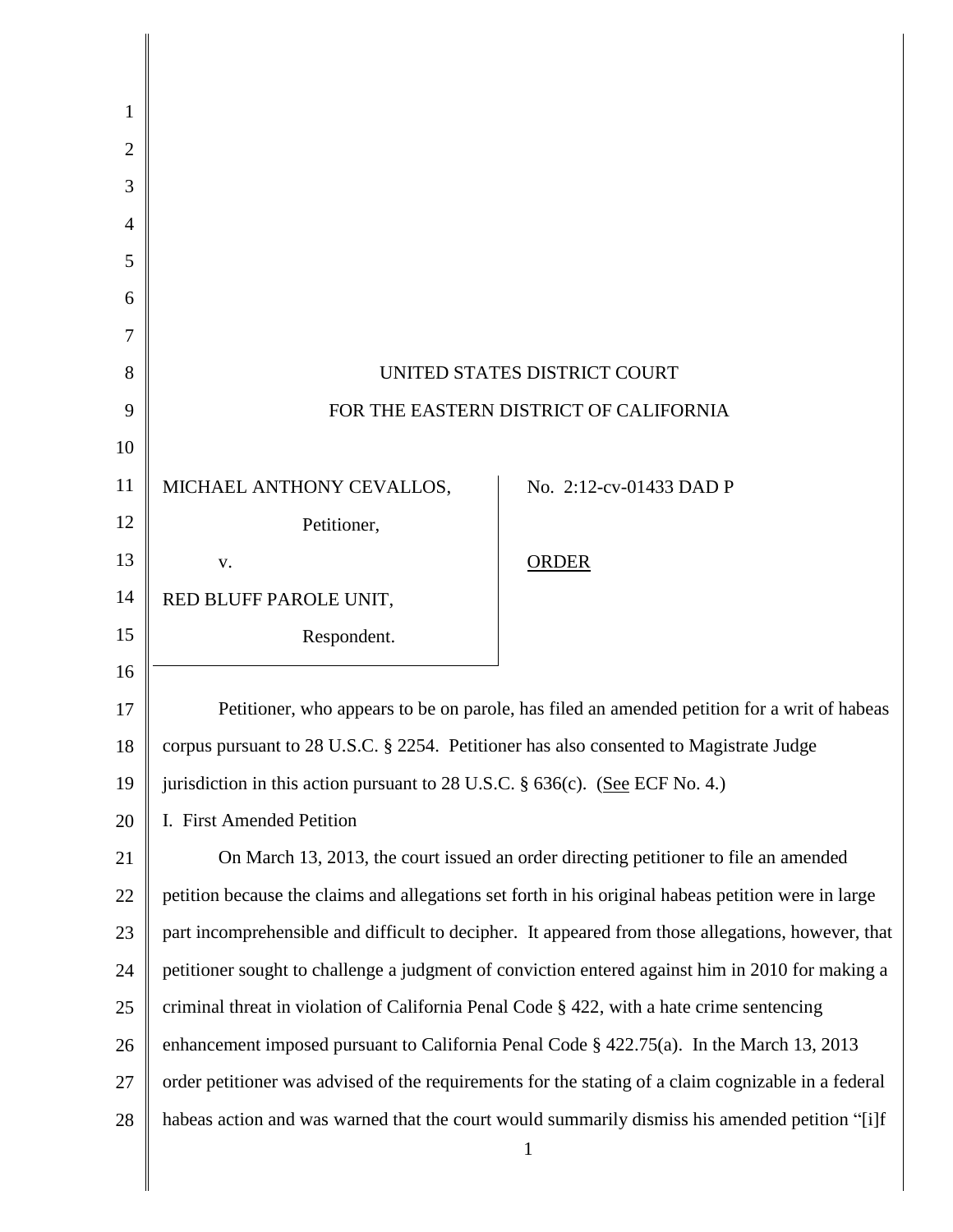| $\mathbf{1}$   | it plainly appears on the face of the petition $\dots$ that the petitioner is not entitled to relief.]"                                                                                                |
|----------------|--------------------------------------------------------------------------------------------------------------------------------------------------------------------------------------------------------|
| $\overline{2}$ | (ECF No. 18 at 3) (quoting Rule 4, Rules Governing §2254 Cases).                                                                                                                                       |
| 3              | On April 2, 2013, petitioner filed an amended petition for federal habeas relief. (Doc. No.                                                                                                            |
| $\overline{4}$ | 20). Unfortunately, the allegations set forth in that petition are as incomprehensible as those set                                                                                                    |
| 5              | forth by petitioner in his original petition. For example, in his amended petition petitioner                                                                                                          |
| 6              | presents eight grounds for relief, beginning with the first two as follows:                                                                                                                            |
| 7<br>8         | I'm testifying that the prosecution, my Court<br>Ground one:<br>appointed council [sic] and the judge surrendered a justice system<br>to reclassify a purpose of processing information in a Court Rm. |
| 9<br>10        | Ground two: As a realized responsibility the purpose of this<br>corrupted cooperation was governmentally interacted to transfer<br>Authority to a blended in capitalistic environment undetected[.]    |
| 11             | (ECF No. 20 at 4.) The remaining six grounds for relief stated in the amended petition are just as                                                                                                     |
| 12             | nonsensical as the first two. Therefore, based on the allegations of the amended petition and                                                                                                          |
| 13             | exhibits attached thereto, the court finds that petitioner is clearly not entitled to federal habeas                                                                                                   |
| 14             | relief and that his amended petition should be summarily dismissed pursuant to Rule 4 of the                                                                                                           |
| 15             | Rules Governing §2254 Cases.                                                                                                                                                                           |
| 16             | II. Other Matters Pending Before the Court                                                                                                                                                             |
| 17             | Because petitioner had inundated this court with motions following the filing of his                                                                                                                   |
| 18             | original petition, in the court in its order of March 13, 2013 had directed petitioner to file no                                                                                                      |
| 19             | additional motions until the court had reviewed his amended petition and issued an order                                                                                                               |
| 20             | directing respondent to respond thereto. Nonetheless, petitioner has filed four additional motions                                                                                                     |
| 21             | with the court which will be addressed below.                                                                                                                                                          |
| 22             | On March 13, 2013, petitioner filed a motion "for a separation from the Superior Court                                                                                                                 |
| 23             | Room County of Glenn." (ECF No. 19 at 1.) On May 10, 2013, petitioner filed a motion styled                                                                                                            |
| 24             | as a, "Motion To Preserve This Information." (ECF No. 21.) On May 31, 2013, petitioner filed a                                                                                                         |
| 25             | motion styled as a "Motion To Make Respondent Respond To Petitioner." Each of these motions                                                                                                            |
| 26             | will be denied both as incomprehensible and as having been rendered moot by the court's                                                                                                                |
| 27             | summary dismissal of the amended petition.                                                                                                                                                             |
| 28             | 11111                                                                                                                                                                                                  |
|                | 2                                                                                                                                                                                                      |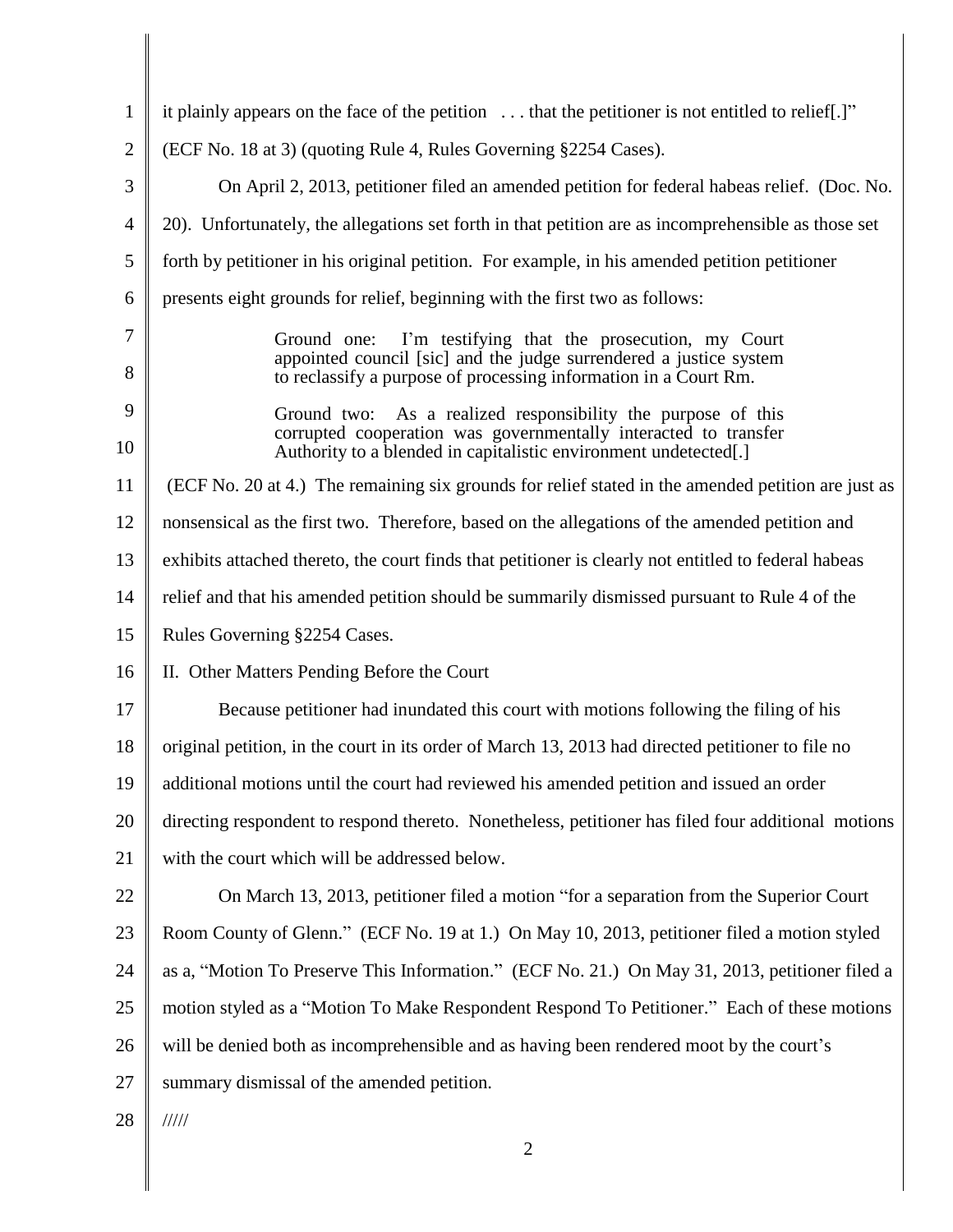| $\mathbf{1}$        | Petitioner's fourth motion, filed on July 12, 2013, is styled as a "Motion To Recuse"                                                                                                                                                                                                                                                                                                                                                                                   |
|---------------------|-------------------------------------------------------------------------------------------------------------------------------------------------------------------------------------------------------------------------------------------------------------------------------------------------------------------------------------------------------------------------------------------------------------------------------------------------------------------------|
| $\overline{2}$      | Magistrate Judge Official Of This Case." (ECF No. 23.) As best the court can determine, it                                                                                                                                                                                                                                                                                                                                                                              |
| 3                   | appears that in that motion petitioner is expressing a belief that he has received "prejudicial"                                                                                                                                                                                                                                                                                                                                                                        |
| $\overline{4}$      | treatment" in this action, although the basis for petitioner's contention in this regard is unclear at                                                                                                                                                                                                                                                                                                                                                                  |
| 5                   | best. (ECF No. 23 at 1.) Petitioner's motion to recuse will also be denied. Under 28 U.S.C. §                                                                                                                                                                                                                                                                                                                                                                           |
| 6                   | 144, a party who believes "that the judge before whom the matter is pending has a personal bias                                                                                                                                                                                                                                                                                                                                                                         |
| $\tau$              | or prejudice either against him or in favor of any adverse party" must provide an affidavit setting                                                                                                                                                                                                                                                                                                                                                                     |
| 8                   | out the following:                                                                                                                                                                                                                                                                                                                                                                                                                                                      |
| 9<br>10<br>11<br>12 | The affidavit shall state the facts and the reasons for the belief that<br>bias or prejudice exists, and shall be filed not less than ten days<br>before the beginning of the term at which the proceeding is to be<br>heard, or good cause shall be shown for failure to file it within such<br>time. A party may file only one such affidavit in any case. It shall<br>be accompanied by a certificate of counsel of record stating that it<br>is made in good faith. |
| 13                  | 28 U.S.C. § 144. Petitioner has not complied with the requirements of § 144 by providing a                                                                                                                                                                                                                                                                                                                                                                              |
| 14                  | proper and timely affidavit. Moreover, it appears that petitioner is seeking the undersigned's                                                                                                                                                                                                                                                                                                                                                                          |
| 15                  | recusal because of the court's rulings in this action. However, as the United States Supreme                                                                                                                                                                                                                                                                                                                                                                            |
| 16                  | Court has noted, "judicial rulings alone almost never constitute a valid basis for a bias or                                                                                                                                                                                                                                                                                                                                                                            |
| 17                  | partiality motion." Liteky v. United States, 510 U.S. 540, 555 (1994). Instead, the judicial                                                                                                                                                                                                                                                                                                                                                                            |
| 18                  | rulings are a basis for appeal, not recusal. Id. ("In and of themselves [judicial rulings] cannot                                                                                                                                                                                                                                                                                                                                                                       |
| 19                  | possibly show reliance upon an extrajudicial source; and can only in the rarest circumstances                                                                                                                                                                                                                                                                                                                                                                           |
| 20                  | evidence the degree of favoritism or antagonism required when no extrajudicial source is                                                                                                                                                                                                                                                                                                                                                                                |
| 21                  | involved. Almost invariably, they are proper grounds for appeal, not for recusal."); Leslie v.                                                                                                                                                                                                                                                                                                                                                                          |
| 22                  | Gruupo ICA, 198 F.3d 1152, 1160 (9th Cir. 1999) ("Leslie's allegations stem entirely from the                                                                                                                                                                                                                                                                                                                                                                           |
| 23                  | district judge's adverse rulings. This is not an adequate basis for recusal.") (citations omitted).                                                                                                                                                                                                                                                                                                                                                                     |
| 24                  | Accordingly, petitioner's motion for recusal will also be denied.                                                                                                                                                                                                                                                                                                                                                                                                       |
| 25                  | III. Certificate of Appealability                                                                                                                                                                                                                                                                                                                                                                                                                                       |
| 26                  | Rule 11 of the Federal Rules Governing Section 2254 Cases states that "[t]he district court                                                                                                                                                                                                                                                                                                                                                                             |
| 27                  | must issue or deny a certificate of appealability when it enters a final order adverse to the                                                                                                                                                                                                                                                                                                                                                                           |
| 28                  | applicant." A certificate of appealability should be granted for any issue that petitioner can<br>3                                                                                                                                                                                                                                                                                                                                                                     |